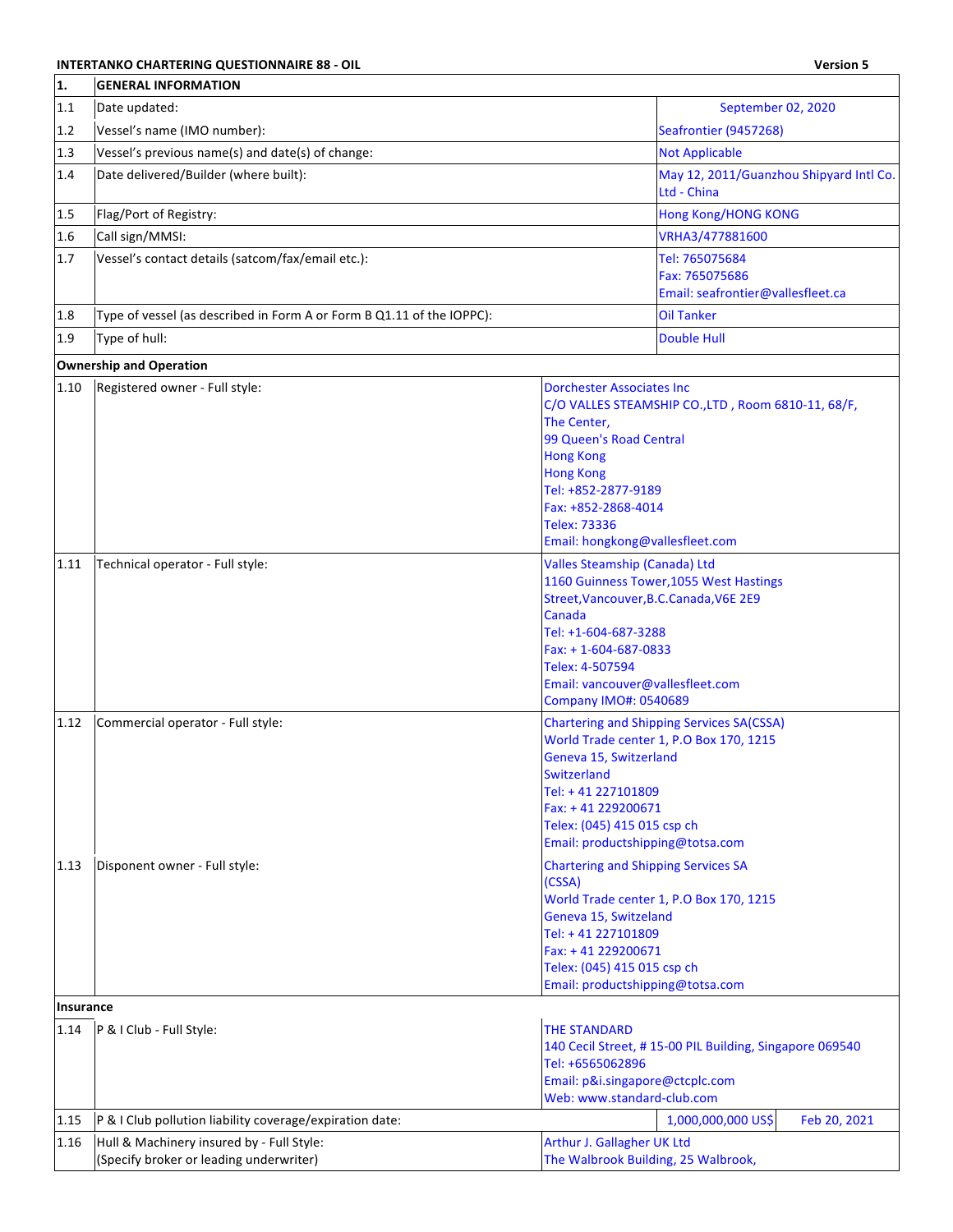|                   |                                                                                                                                                | <b>London EC4N 8AW</b>      |                                                                                                                                                                                         |                                       |
|-------------------|------------------------------------------------------------------------------------------------------------------------------------------------|-----------------------------|-----------------------------------------------------------------------------------------------------------------------------------------------------------------------------------------|---------------------------------------|
|                   |                                                                                                                                                | Email: Tim_Sullivan@ajg.com |                                                                                                                                                                                         |                                       |
|                   |                                                                                                                                                | Tel: Tel: 44(0) 20 7204 6   |                                                                                                                                                                                         |                                       |
|                   |                                                                                                                                                | Fax: Fax: 44(0) 20 7204 6   | 25,000,000 US\$                                                                                                                                                                         |                                       |
| 1.17              | Hull & Machinery insured value/expiration date:                                                                                                |                             |                                                                                                                                                                                         | Jun 15, 2021                          |
|                   | <b>Classification</b>                                                                                                                          |                             |                                                                                                                                                                                         |                                       |
| 1.18              | Classification society:                                                                                                                        |                             | <b>DNV GL</b>                                                                                                                                                                           |                                       |
| 1.19              | Class notation:                                                                                                                                |                             | <b>SURVEY OF SHIP'SBOTTOM), CSR,</b><br>EO(UNATTENDED MACHINERYSPACE),<br>ESP, SPM(SINGLEPOINT MOORINGS),<br><b>TMON(TAIL SHAFT MONITORING) VCS-</b><br>2(VAPOUR EMISION CONTROLSYSTEM) | +1A1 CSR TANKER FOR OIL, BIS(IN WATER |
| 1.20              | Is the vessel subject to any conditions of class, class extensions, outstanding memorandums or<br>class recommendations? If yes, give details: |                             | <b>No</b>                                                                                                                                                                               |                                       |
| 1.21              | If classification society changed, name of previous and date of change:                                                                        |                             | N/A, Not Applicable                                                                                                                                                                     |                                       |
| 1.22              | Does the vessel have ice class? If yes, state what level:                                                                                      |                             | No, $n/a$                                                                                                                                                                               |                                       |
| 1.23              | Date/place of last dry-dock:                                                                                                                   |                             | Nov 26, 2015/GDANSK, POLAND                                                                                                                                                             |                                       |
| 1.24              | Date next dry dock due/next annual survey due:                                                                                                 |                             | May 12, 2021                                                                                                                                                                            | May 12, 2021                          |
| 1.25              | Date of last special survey/next special survey due:                                                                                           |                             | May 01, 2016                                                                                                                                                                            | May 12, 2021                          |
| 1.26              | If ship has Condition Assessment Program (CAP), what is the latest overall rating:                                                             |                             | No,                                                                                                                                                                                     |                                       |
| <b>Dimensions</b> |                                                                                                                                                |                             |                                                                                                                                                                                         |                                       |
| 1.27              | Length overall (LOA):                                                                                                                          |                             |                                                                                                                                                                                         | <b>183.30 Metres</b>                  |
| 1.28              | Length between perpendiculars (LBP):                                                                                                           |                             | 176 Metres                                                                                                                                                                              |                                       |
| 1.29              | Extreme breadth (Beam):                                                                                                                        |                             |                                                                                                                                                                                         | <b>32.226 Metres</b>                  |
| 1.30              | Moulded depth:                                                                                                                                 |                             |                                                                                                                                                                                         | 18.20 Metres                          |
| 1.31              | Keel to masthead (KTM)/ Keel to masthead (KTM) in collapsed condition, if applicable:                                                          |                             | 47.20 Metres                                                                                                                                                                            |                                       |
| 1.32              | Distance bridge front to center of manifold:                                                                                                   |                             |                                                                                                                                                                                         | 60.18 Metres                          |
| 1.33              | Bow to center manifold (BCM)/Stern to center manifold (SCM):                                                                                   |                             | 91.40 Metres                                                                                                                                                                            | 92.80 Metres                          |
| 1.34              | Parallel body distances                                                                                                                        | Lightship                   | <b>Normal Ballast</b>                                                                                                                                                                   | Summer Dwt                            |
|                   | Forward to mid-point manifold:                                                                                                                 | 39.245 Metres               | 48.271 Metres                                                                                                                                                                           | <b>62.766 Metres</b>                  |
|                   | Aft to mid-point manifold:                                                                                                                     | <b>43.506 Metres</b>        | <b>50.386 Metres</b>                                                                                                                                                                    | <b>50.387 Metres</b>                  |
|                   | Parallel body length:                                                                                                                          | <b>82.751 Metres</b>        | <b>98.567 Metres</b>                                                                                                                                                                    | 113.153 Metres                        |
| <b>Tonnages</b>   |                                                                                                                                                |                             |                                                                                                                                                                                         |                                       |
| 1.35              | Net Tonnage:                                                                                                                                   |                             |                                                                                                                                                                                         | 14,702                                |
| 1.36              | Gross Tonnage/Reduced Gross Tonnage (if applicable):                                                                                           |                             | 30,241                                                                                                                                                                                  | 23,615                                |
| 1.37              | Suez Canal Tonnage - Gross (SCGT)/Net (SCNT):                                                                                                  |                             | 30,779                                                                                                                                                                                  | 28,001.33                             |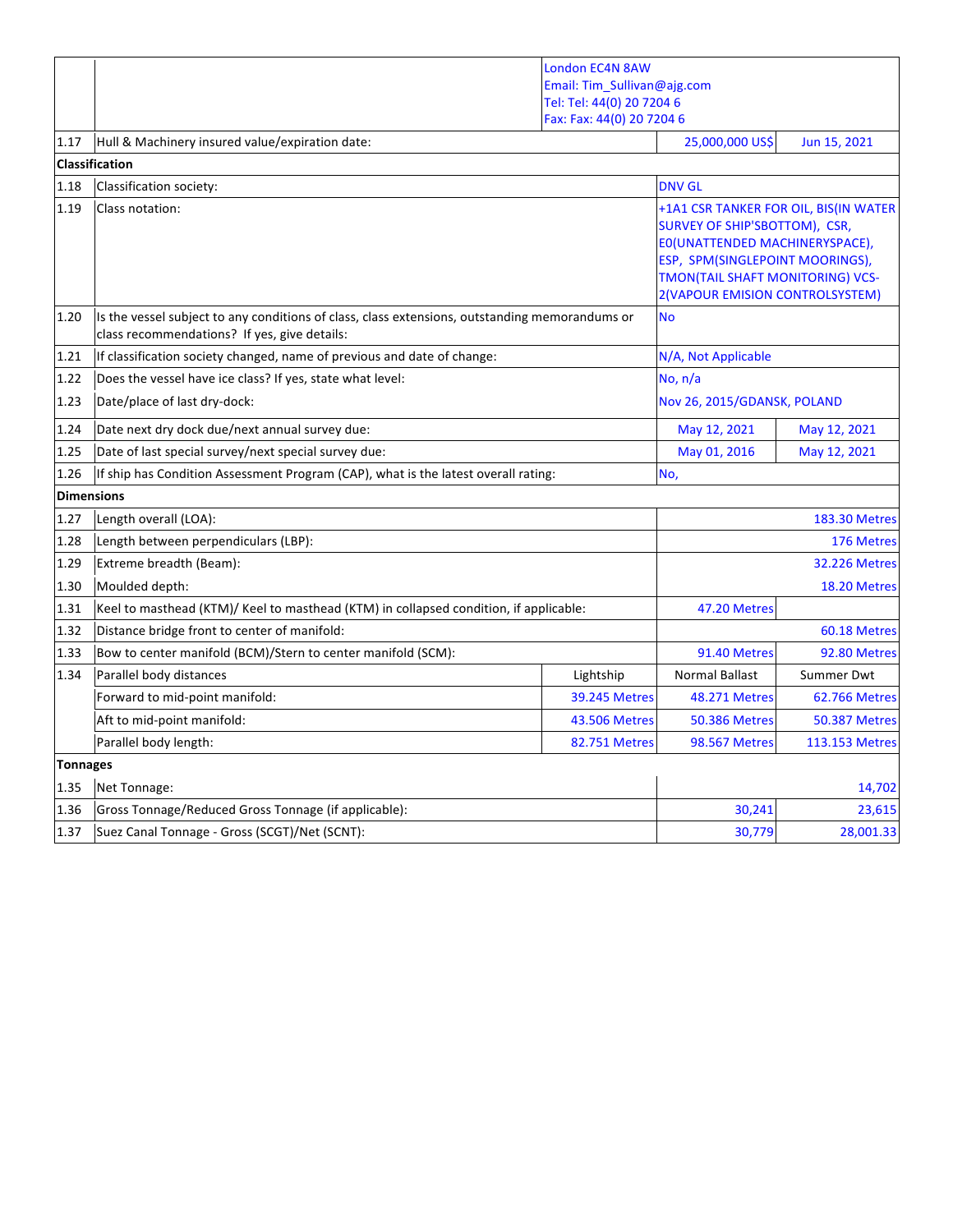| 1.38 | Panama Canal Net Tonnage (PCNT):                                               |                      |                                                                                                                                                                                                                                                                                                                                                                                                                                                                                                                                                                                                                                  |                                         | 25,102                              |
|------|--------------------------------------------------------------------------------|----------------------|----------------------------------------------------------------------------------------------------------------------------------------------------------------------------------------------------------------------------------------------------------------------------------------------------------------------------------------------------------------------------------------------------------------------------------------------------------------------------------------------------------------------------------------------------------------------------------------------------------------------------------|-----------------------------------------|-------------------------------------|
|      | <b>Loadline Information</b>                                                    |                      |                                                                                                                                                                                                                                                                                                                                                                                                                                                                                                                                                                                                                                  |                                         |                                     |
| 1.39 | Loadline                                                                       | Freeboard            | <b>Draft</b>                                                                                                                                                                                                                                                                                                                                                                                                                                                                                                                                                                                                                     | Deadweight                              | Displacement                        |
|      | Summer:                                                                        | 5.932 Metres         | 12.28 Metres                                                                                                                                                                                                                                                                                                                                                                                                                                                                                                                                                                                                                     | <b>48,580 Metric</b><br><b>Tonnes</b>   | 60,407.20 Metric<br><b>Tonnes</b>   |
|      | Winter:                                                                        | <b>6.18 Metres</b>   | 12.02 Metres                                                                                                                                                                                                                                                                                                                                                                                                                                                                                                                                                                                                                     | 47,167.30 Metric<br><b>Tonnes</b>       | 58,994.50 Metric<br><b>Tonnes</b>   |
|      | Tropical:                                                                      | 5.67 Metres          | 12.53 Metres                                                                                                                                                                                                                                                                                                                                                                                                                                                                                                                                                                                                                     | 49,998 Metric<br><b>Tonnes</b>          | 61,825.20 Metric<br><b>Tonnes</b>   |
|      | Lightship:                                                                     | 15.327 Metres        | 2.886 Metres                                                                                                                                                                                                                                                                                                                                                                                                                                                                                                                                                                                                                     |                                         | 11,827.20 Metric<br><b>Tonnes</b>   |
|      | <b>Normal Ballast Condition:</b>                                               | <b>10.902 Metres</b> | 7.311 Metres                                                                                                                                                                                                                                                                                                                                                                                                                                                                                                                                                                                                                     | 22,214.50 Metric<br><b>Tonnes</b>       | 33,952.90 Metric<br><b>Tonnes</b>   |
|      | Segregated Ballast Condition:                                                  | <b>11.343 Metres</b> | 6.87 Metres                                                                                                                                                                                                                                                                                                                                                                                                                                                                                                                                                                                                                      | 21,468.60 Metric<br><b>Tonnes</b>       | 33,335.10 Metric<br><b>Tonnes</b>   |
| 1.40 | FWA/TPC at summer draft:                                                       |                      |                                                                                                                                                                                                                                                                                                                                                                                                                                                                                                                                                                                                                                  |                                         | 279 Millimetres 55.42 Metric Tonnes |
| 1.41 | Does vessel have multiple SDWT? If yes, please provide all assigned loadlines: |                      | Yes<br>48,580 / 41,999 / 39,999 / 29,999                                                                                                                                                                                                                                                                                                                                                                                                                                                                                                                                                                                         |                                         |                                     |
| 1.42 | Constant (excluding fresh water):                                              |                      |                                                                                                                                                                                                                                                                                                                                                                                                                                                                                                                                                                                                                                  | <b>300 Metric Tonnes</b>                |                                     |
| 1.43 | What is the company guidelines for Under Keel Clearance (UKC) for this vessel? |                      | Ocean Passage- when water depths are<br>less than or equal to twice the static<br>draft: 50% of deepest static draft<br>deepest static draft<br>Port Approaches, buoyed Channel in<br>areas at or near entrance to port and<br>estuaries: 10% of deepest static draft.<br>Whilst alongside the berth, Fairways<br>inside ports (shallow waters)/ Pilotage<br>Waters: 1.5% of Vessel Beam or 0.30M<br>whichever is greater.<br>Whilst at SBM/CBM moorings: 20% of<br>deepest static draft.<br>At Anchor unprotected water: 20% of<br>deepest static draft.<br>At Anchor protected/sheltered water:<br>10% of deepest static draft | Coastal/Shallow Waters Passages: 20% of |                                     |
| 1.44 | What is the max height of mast above waterline (air draft)                     |                      |                                                                                                                                                                                                                                                                                                                                                                                                                                                                                                                                                                                                                                  | <b>Full Mast</b>                        | <b>Collapsed Mast</b>               |
|      | Summer deadweight:                                                             |                      |                                                                                                                                                                                                                                                                                                                                                                                                                                                                                                                                                                                                                                  | 34.92 Metres                            | 0 Metres                            |
|      | Normal ballast:                                                                |                      |                                                                                                                                                                                                                                                                                                                                                                                                                                                                                                                                                                                                                                  | <b>39.687 Metres</b>                    | 0 Metres                            |
|      | Lightship:                                                                     |                      |                                                                                                                                                                                                                                                                                                                                                                                                                                                                                                                                                                                                                                  | 44.314 Metres                           | 0 Metres                            |

| I2.  | <b>CERTIFICATES</b>                                         | Issued        | <b>Last Annual</b>    | Last Intermediate | <b>Expires</b> |
|------|-------------------------------------------------------------|---------------|-----------------------|-------------------|----------------|
| 2.1  | Safety Equipment Certificate (SEC):                         | Jul 14, 2019  | Mar 19, 2020          | Jul 14, 2019      | May 12, 2021   |
| 2.2  | Safety Radio Certificate (SRC):                             | Jun 30, 2018  | Mar 19, 2020          |                   | May 12, 2021   |
| 2.3  | Safety Construction Certificate (SCC):                      | Jun 30, 2018  | Mar 19, 2020          | Jul 14, 2019      | May 12, 2021   |
| 2.4  | International Loadline Certificate (ILC):                   | Jun 30, 2018  | Mar 12, 2020          |                   | May 12, 2021   |
| 2.5  | International Oil Pollution Prevention Certificate (IOPPC): | Jun 30, 2018  | Mar 12, 2020          | Jul 14, 2019      | May 12, 2021   |
| 2.6  | International Ship Security Certificate (ISSC):             | Sep 20, 2016  | <b>Not Applicable</b> | Mar 17, 2019      | Oct 27, 2021   |
| 2.7  | Maritime Labour Certificate (MLC):                          | Mar 30, 2018  | N/A                   |                   | Jun 26, 2023   |
| 2.8  | ISM Safety Management Certificate (SMC):                    | Sep 08, 2016  | <b>Not Applicable</b> | Mar 17, 2019      | Oct 27, 2021   |
| 2.9  | Document of Compliance (DOC):                               | July 03, 2020 | July 03, 2020         |                   | Apr 22, 2022   |
| 2.10 | USCG Certificate of Compliance (USCGCOC):                   | Aug 11,2020   | May 12, 2019          |                   | Aug 11, 2022   |
| 2.11 | Civil Liability Convention (CLC) 1992 Certificate:          | Dec 24, 2019  | N/A                   | N/A               | Feb 20, 2021   |
| 2.12 | Civil Liability for Bunker Oil Pollution Damage Convention  | Dec 24, 2019  | N/A                   | N/A               | Feb 20, 2021   |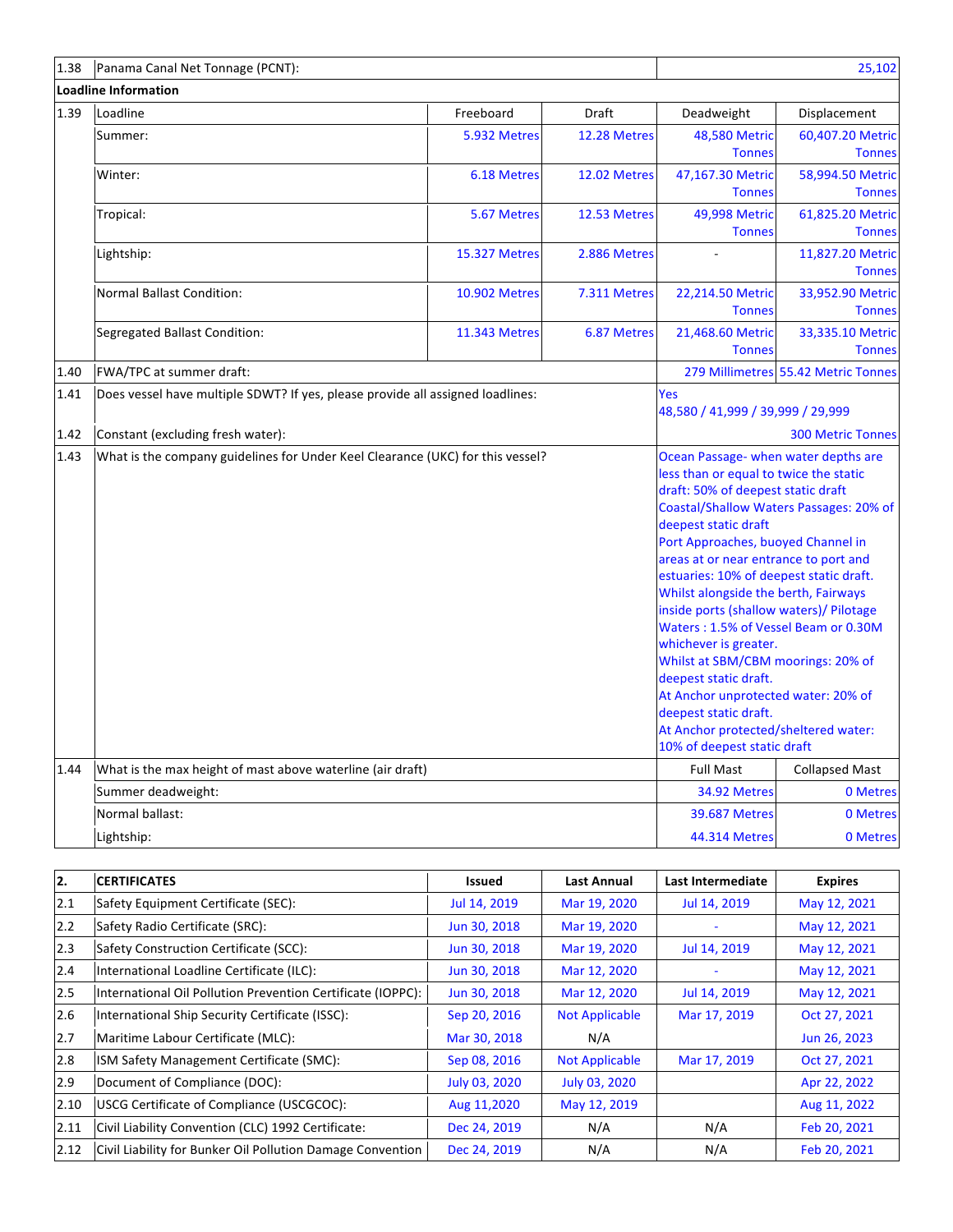|      | (CLBC) Certificate:                                                                                                                   |                       |              |              |              |
|------|---------------------------------------------------------------------------------------------------------------------------------------|-----------------------|--------------|--------------|--------------|
|      |                                                                                                                                       |                       |              |              |              |
| 2.13 | Liability for the Removal of Wrecks Certificate (WRC):                                                                                | Dec 24, 2019          | N/A          | N/A          | Feb 20, 2021 |
| 2.14 | U.S. Certificate of Financial Responsibility (COFR):                                                                                  | Apr 15, 2020          | N/A          | N/A          | Apr 15, 2023 |
| 2.15 | Certificate of Class (COC):                                                                                                           | Jun 30, 2018          | Mar 19, 2020 | Jul 14, 2019 | May 12, 2021 |
| 2.16 | International Sewage Pollution Prevention Certificate<br>(ISPPC):                                                                     | Jun 30, 2018          | N/A          | N/A          | May 12, 2021 |
| 2.17 | Certificate of Fitness (COF):                                                                                                         | <b>Not Applicable</b> |              |              |              |
| 2.18 | International Energy Efficiency Certificate (IEEC):                                                                                   | Feb 22, 2013          | N/A          | N/A          | N/A          |
| 2.19 | International Air Pollution Prevention Certificate (IAPPC):                                                                           | Mar 12, 2020          | Mar 12, 2020 | Jul 14, 2019 | May 12, 2021 |
|      | Documentation                                                                                                                         |                       |              |              |              |
| 2.20 | Owner warrant that vessel is member of ITOPF and will remain so for the entire duration of this<br>voyage/contract:                   |                       |              | <b>Yes</b>   |              |
| 2.21 | Does vessel have in place a Drug and Alcohol Policy complying with OCIMF guidelines for Control<br>of Drugs and Alcohol Onboard Ship? |                       |              |              | <b>Yes</b>   |
| 2.22 | Is the ITF Special Agreement on board (if applicable)?                                                                                |                       |              |              | N/A          |
| 2.23 | <b>ITF Blue Card expiry date (if applicable):</b>                                                                                     |                       |              |              |              |

| 13. | <b>CREW</b>                                                       |                                                                                                                                                                 |      |                                                                                                                                                                                                                                                                                                                               |
|-----|-------------------------------------------------------------------|-----------------------------------------------------------------------------------------------------------------------------------------------------------------|------|-------------------------------------------------------------------------------------------------------------------------------------------------------------------------------------------------------------------------------------------------------------------------------------------------------------------------------|
| 3.1 | Nationality of Master:                                            |                                                                                                                                                                 |      | Indian                                                                                                                                                                                                                                                                                                                        |
| 3.2 | Number and nationality of Officers:                               |                                                                                                                                                                 | 10   | Indian                                                                                                                                                                                                                                                                                                                        |
| 3.3 | Number and nationality of Crew:                                   |                                                                                                                                                                 | 11   | Indian                                                                                                                                                                                                                                                                                                                        |
| 3.4 | What is the common working language onboard:                      |                                                                                                                                                                 |      | <b>ENGLISH</b>                                                                                                                                                                                                                                                                                                                |
| 3.5 | Do officers speak and understand English?                         |                                                                                                                                                                 | Yes. |                                                                                                                                                                                                                                                                                                                               |
| 3.6 | If Officers/ratings employed by a manning agency - Full<br>style: | NEW LINK ROAD ANDHERI (WEST)<br>MUMBAI 400053 INDIA<br>Tel: +91 22 66409000<br>Fax: +91-22-26743300<br>Telex: 01183115NTBY.IN<br>Email: vallescrew@ocs.services |      | Officers: OCS SERVICES (INDIA) PVT. LTD Ratings: OCS SERVICES (INDIA) PVT. LTD<br>407-411 OBEROI CHAMBERS II, 645/646 407-411 OBEROI CHAMBERS II, 645-646<br>NEW LINK ROAD, ANDHERI (WEST)<br>MUMBAI 400053 INDIA<br>Tel: +91 22 66409000<br>Fax: +91-22-26743300<br>Telex: 01183115NTBY.IN<br>Email: vallescrew@ocs.services |

| l4. | <b>FOR USA CALLS</b>                                                                                                                     |                                                                                                                                                                                                        |
|-----|------------------------------------------------------------------------------------------------------------------------------------------|--------------------------------------------------------------------------------------------------------------------------------------------------------------------------------------------------------|
| 4.1 | Has the vessel Operator submitted a Vessel Spill Response Plan to the US Coast Guard which has<br>been approved by official USCG letter? | <b>Yes</b>                                                                                                                                                                                             |
| 4.2 | Qualified individual (QI) - Full style:                                                                                                  | <b>O'Briens Response Management</b><br>185 Princeton-Highstown Road, Bldg 3B West Windsor, NJ<br>08550 USA<br>Tel: +1-281-606-4818<br>Email: commandcenter@obriensrm.com                               |
| 4.3 | Oil Spill Response Organization (OSRO) - Full style:                                                                                     | <b>Marine Spill Response Corporation</b><br>220 Spring Street Suite 500,<br>Herndon, VA 20170<br>Tel: +1-732-417-0175<br>Fax: +1-732-417-0097<br>Email: notifications@msrc.org<br>Email: ampd@msrc.org |
| 4.4 | Salvage and Marine Firefighting Services (SMFF) - Full Style:                                                                            | <b>T&amp;T Salvage, LLC</b><br>8717 Humble Westfield Rd<br>Humble, TX 77338<br>Tel: +1 713 534 0700<br>Email: info@ttsalvage.com                                                                       |

| <b>SAFETY/HELICOPTER</b>                                                                |                                 |
|-----------------------------------------------------------------------------------------|---------------------------------|
| Its the vessel operated under a Quality Management System? If Yes, what type of system? | <b>Yes</b>                      |
| $($ ISO9001 or IMO Resolution A.741(18) as amended):                                    | <b>IMO Resolution A.741(18)</b> |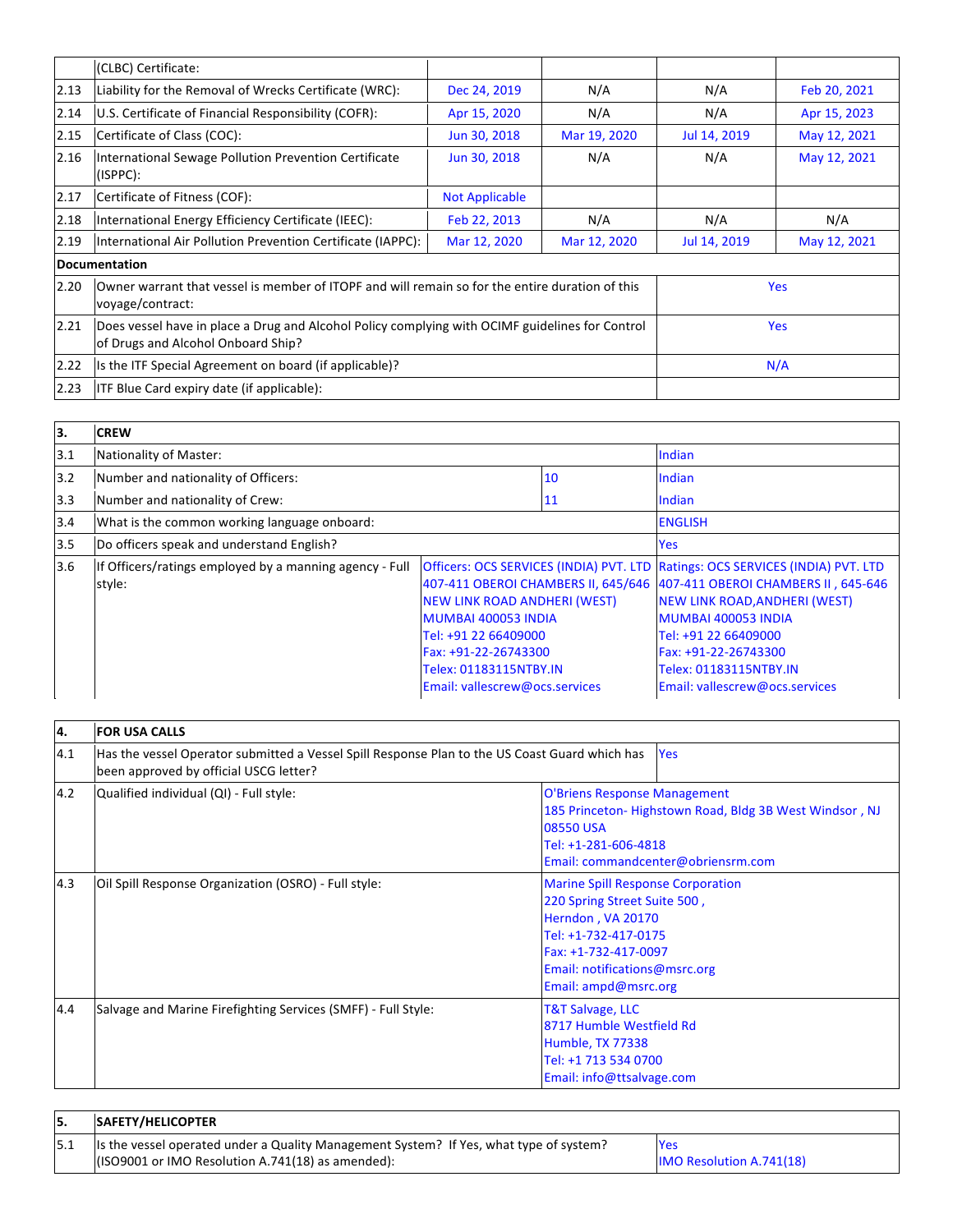| 5.2 | Can the ship comply with the ICS Helicopter Guidelines?         | <b>Yes</b>      |
|-----|-----------------------------------------------------------------|-----------------|
|     | [5.2.1 If Yes, state whether winching or landing area provided: | <b>Winching</b> |
|     | [5.2.2 If Yes, what is the diameter of the circle provided:     | 5 Metres        |

| 6.  | <b>COATING/ANODES</b> |        |                       |                   |            |
|-----|-----------------------|--------|-----------------------|-------------------|------------|
| 6.1 | <b>Tank Coating</b>   | Coated | Type                  | To What Extent    | Anodes     |
|     | Cargo tanks:          | Yes    | <b>PHENOLIC EPOXY</b> | Full              | No         |
|     | <b>Ballast tanks:</b> | Yes    | Epoxy                 | Full              | <b>Yes</b> |
|     | Slop tanks:           | Yes    | <b>PHENOLIC EPOXY</b> | <b>Whole Tank</b> | No         |

| 17. | <b>BALLAST</b>           |     |                            |                          |                            |
|-----|--------------------------|-----|----------------------------|--------------------------|----------------------------|
| 7.1 | <b>Pumps</b>             | No. | <b>Type</b>                | Capacity                 | At What Head<br>$(sg=1.0)$ |
|     | <b>Ballast Pumps:</b>    |     | <b>MARFLEX MDPD</b><br>150 | 1,000 Cu.<br>Metres/Hour | 25 Metres                  |
|     | <b>Ballast Eductors:</b> |     | <b>Water driven</b>        | 150 Cu.<br>Metres/Hour   | 1.80 Metres                |

| 8.                 | <b>CARGO</b>                                                                                                                 |                                                                                                                                                                                                                                                            |                                                                              |  |
|--------------------|------------------------------------------------------------------------------------------------------------------------------|------------------------------------------------------------------------------------------------------------------------------------------------------------------------------------------------------------------------------------------------------------|------------------------------------------------------------------------------|--|
|                    | <b>Double Hull Vessels</b>                                                                                                   |                                                                                                                                                                                                                                                            |                                                                              |  |
| 8.1                | Is vessel fitted with centerline bulkhead in all cargo tanks? If Yes, solid or perforated:                                   | Yes, Solid                                                                                                                                                                                                                                                 |                                                                              |  |
|                    | <b>Cargo Tank Capacities</b>                                                                                                 |                                                                                                                                                                                                                                                            |                                                                              |  |
| 8.2                | Number of cargo tanks and total cubic capacity (98%):                                                                        | 12                                                                                                                                                                                                                                                         | 51,472.39 Cu.<br><b>Metres</b>                                               |  |
| 8.2.1              | (Capacity (98%) of each natural segregation with double valve (specify tanks):                                               | Seg#1: 6988.721 m3 (1 WINGS)<br>Seg#2: 9804.814 m3 (2 WINGS)<br>Seg#3: 8673.375 m3 (3 WINGS)<br>Seg#4: 8673.375 m3 (4 WINGS)<br>Seg#5: 8673.377 m3 (5 WINGS)<br>Seg#6: 8658.729 m3 (6 WINGS)<br>Seg#7: 2319.702 m3 (SLOP P)<br>Seg#8: 2851.767 m3 (SLOP S) |                                                                              |  |
| 8.2.2              | IMO class (Oil/Chemical Ship Type 1, 2 or 3):                                                                                | N/A                                                                                                                                                                                                                                                        |                                                                              |  |
| 8.3                | Number of slop tanks and total cubic capacity (98%):                                                                         | $\overline{2}$                                                                                                                                                                                                                                             | 5,171.462 Cu.<br><b>Metres</b>                                               |  |
| 8.3.1              | Specify segregations which slops tanks belong to and their capacity with double valve:                                       | segregation.                                                                                                                                                                                                                                               | Slop W's Can be kept double Valve<br>Segregated by itself forming a separate |  |
| 8.3.2              | Residual/retention oil tank(s) capacity (98%), if applicable:                                                                |                                                                                                                                                                                                                                                            | <b>528.78 Cu. Metres</b>                                                     |  |
| <b>SBT Vessels</b> |                                                                                                                              |                                                                                                                                                                                                                                                            |                                                                              |  |
| 8.3.3              | What is total SBT capacity and percentage of SDWT vessel can maintain?                                                       | 22,079.63 Cu<br><b>Metres</b>                                                                                                                                                                                                                              | 43.90 %                                                                      |  |
| 8.3.4              | Does vessel meet the requirements of MARPOL Annex I Reg 18.2:                                                                | <b>Yes</b>                                                                                                                                                                                                                                                 |                                                                              |  |
|                    | <b>Cargo Handling and Pumping Systems</b>                                                                                    |                                                                                                                                                                                                                                                            |                                                                              |  |
| 8.4                | How many grades/products can vessel load/discharge with double valve segregation:                                            |                                                                                                                                                                                                                                                            | 7                                                                            |  |
| 8.5                | Are there any cargo tank filling restrictions?<br>If yes, specify number of slack tanks, max s.g., ullage restrictions etc.: | <b>No</b><br><b>Not Applicable</b>                                                                                                                                                                                                                         |                                                                              |  |
| 8.6                | Max loading rate for homogenous cargo                                                                                        | With VECS                                                                                                                                                                                                                                                  | <b>Without VECS</b>                                                          |  |
|                    | Loaded per manifold connection:                                                                                              |                                                                                                                                                                                                                                                            | 2,483 Cu.<br>Metres/Hour                                                     |  |
|                    | Loaded simultaneously through all manifolds:                                                                                 |                                                                                                                                                                                                                                                            | 5,880 Cu.<br>Metres/Hour                                                     |  |
|                    | <b>Cargo Control Room</b>                                                                                                    |                                                                                                                                                                                                                                                            |                                                                              |  |
| 8.7                | Is ship fitted with a Cargo Control Room (CCR)?                                                                              |                                                                                                                                                                                                                                                            | Yes                                                                          |  |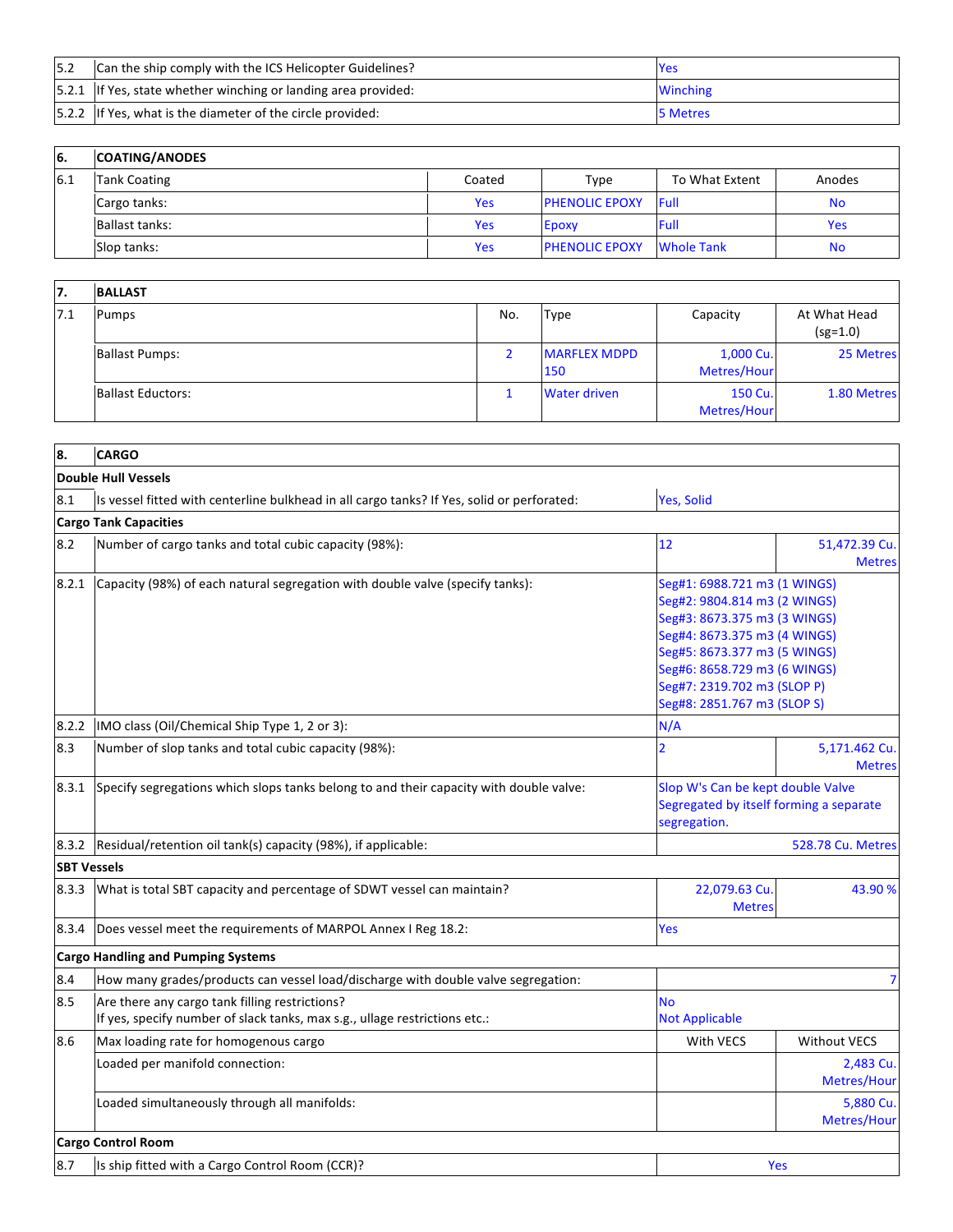| 8.8                                                                                        | Can tank innage/ullage be read from the CCR?                                                                                                  | Yes |                        |                                                 |                                            |  |
|--------------------------------------------------------------------------------------------|-----------------------------------------------------------------------------------------------------------------------------------------------|-----|------------------------|-------------------------------------------------|--------------------------------------------|--|
|                                                                                            | <b>Gauging and Sampling</b>                                                                                                                   |     |                        |                                                 |                                            |  |
| 8.9                                                                                        | Is gauging system certified and calibrated? If no, specify which ones are not calibrated:                                                     |     |                        | Yes,                                            |                                            |  |
|                                                                                            | What type of fixed closed tank gauging system is fitted:                                                                                      |     |                        | <b>Rosemount Tank Radar gauging system</b>      |                                            |  |
|                                                                                            | Are high level alarms fitted to the cargo tanks? If Yes, indicate whether to all tanks or partial:                                            |     |                        | Yes, All                                        |                                            |  |
| 8.9.1                                                                                      | Can cargo be transferred under closed loading conditions in accordance with ISGOTT 11.1.6.6?                                                  |     |                        |                                                 | Yes                                        |  |
| 8.9.2                                                                                      | Are cargo tanks fitted with multipoint gauging? If yes, specify type and locations:                                                           |     |                        | Yes, Forward and AFt of each tank               |                                            |  |
| 8.10                                                                                       | Number of portable gauging units (example- MMC) on board:                                                                                     |     |                        |                                                 | 6                                          |  |
|                                                                                            | <b>Vapor Emission Control System (VECS)</b>                                                                                                   |     |                        |                                                 |                                            |  |
| 8.11                                                                                       | Is a vapour return system (VRS) fitted?                                                                                                       |     |                        | <b>Yes</b>                                      |                                            |  |
| 8.12                                                                                       | Number/size of VECS manifolds (per side):                                                                                                     |     |                        | $\overline{2}$                                  | <b>300 Millimetres</b>                     |  |
| 8.13                                                                                       | Number/size/type of VECS reducers:                                                                                                            |     |                        | 2 / 300 to 400 / AISI                           |                                            |  |
|                                                                                            |                                                                                                                                               |     |                        | 1 / 300 to 250 / AISI                           |                                            |  |
|                                                                                            |                                                                                                                                               |     |                        | 1 / 300 to 150 / AISI                           |                                            |  |
| <b>Venting</b>                                                                             |                                                                                                                                               |     |                        |                                                 |                                            |  |
| 8.14                                                                                       | State what type of venting system is fitted:                                                                                                  |     |                        | <b>PV VALVES</b>                                |                                            |  |
|                                                                                            | <b>Cargo Manifolds and Reducers</b>                                                                                                           |     |                        |                                                 |                                            |  |
| 8.15                                                                                       | Total number/size of cargo manifold connections on each side:                                                                                 |     |                        | 7/350 Millimetres                               |                                            |  |
| 8.16                                                                                       | What type of valves are fitted at manifold:                                                                                                   |     |                        |                                                 | Bi eccentric flange manual butterfly valve |  |
| 8.17                                                                                       | What is the material/rating of the manifold:                                                                                                  |     |                        | SUS304/1.65 MPA / GB2501-89                     |                                            |  |
|                                                                                            | 8.17.1 Does vessel comply with the latest edition of the OCIMF 'Recommendations for Oil Tanker<br>Yes<br>Manifolds and Associated Equipment'? |     |                        |                                                 |                                            |  |
| 8.18                                                                                       | Distance between cargo manifold centers:                                                                                                      |     |                        |                                                 | 2,000 Millimetres                          |  |
| 8.19                                                                                       | Distance ships rail to manifold:                                                                                                              |     |                        | 4,430 Millimetres                               |                                            |  |
| 8.20                                                                                       | Distance manifold to ships side:                                                                                                              |     |                        | 4,600 Millimetres                               |                                            |  |
| 8.21                                                                                       | Top of rail to center of manifold:                                                                                                            |     | <b>800 Millimetres</b> |                                                 |                                            |  |
| 8.22                                                                                       | Distance main deck to center of manifold:                                                                                                     |     |                        |                                                 | 2,100 Millimetres                          |  |
| 8.23                                                                                       | Spill tank grating to center of manifold:                                                                                                     |     |                        |                                                 | 900 Millimetres                            |  |
| 8.24                                                                                       | Manifold height above the waterline in normal ballast/at SDWT condition:                                                                      |     |                        | 12.98 Metres                                    | 8.038 Metres                               |  |
| 8.25                                                                                       | Number/size/type of reducers:                                                                                                                 |     |                        | 12 x 350/400mm (14/16")                         |                                            |  |
|                                                                                            |                                                                                                                                               |     |                        | 3 x 350/300mm (14/12")                          |                                            |  |
|                                                                                            |                                                                                                                                               |     |                        | 3 x 350/250mm (14/10")<br>3 x 350/200mm (14/8") |                                            |  |
|                                                                                            |                                                                                                                                               |     |                        | 2 x 250/400mm (10/16")                          |                                            |  |
|                                                                                            |                                                                                                                                               |     |                        | <b>ANSI</b>                                     |                                            |  |
| 8.26                                                                                       | Is vessel fitted with a stern manifold? If yes, state size:                                                                                   |     |                        | No,                                             |                                            |  |
| <b>Heating</b>                                                                             |                                                                                                                                               |     |                        |                                                 |                                            |  |
| 8.27                                                                                       | Cargo/slop tanks fitted with a cargo heating system?                                                                                          |     | Type                   | Coiled                                          | Material                                   |  |
|                                                                                            | <b>Heat Exchangers</b><br>Cargo Tanks:<br>for $1w's to 6w's/$                                                                                 |     | coils in slops         | <b>No</b>                                       | <b>SS</b>                                  |  |
|                                                                                            | Slop Tanks:<br><b>COILS</b>                                                                                                                   |     |                        | Yes                                             | <b>SS</b>                                  |  |
| 8.28                                                                                       | Maximum temperature cargo can be loaded/maintained:                                                                                           |     |                        | 65.0 °C / 149.0 °F                              | 65 °C / 149 °F                             |  |
|                                                                                            | 8.28.1 Minimum temperature cargo can be loaded/maintained:                                                                                    |     |                        |                                                 |                                            |  |
|                                                                                            | Inert Gas and Crude Oil Washing                                                                                                               |     |                        |                                                 |                                            |  |
| 8.29                                                                                       | Yes/Yes<br>Is an Inert Gas System (IGS) fitted/operational?                                                                                   |     |                        |                                                 |                                            |  |
|                                                                                            | 8.29.1 Is a Crude Oil Washing (COW) installation fitted/operational?                                                                          |     |                        | Yes/Yes                                         |                                            |  |
| 8.30                                                                                       | Is IGS supplied by flue gas, inert gas (IG) generator and/or nitrogen:<br><b>IG Generator</b>                                                 |     |                        |                                                 |                                            |  |
|                                                                                            | <b>Cargo Pumps</b>                                                                                                                            |     |                        |                                                 |                                            |  |
| 8.31<br>How many cargo pumps can be run simultaneously at full capacity:<br>$\overline{7}$ |                                                                                                                                               |     |                        |                                                 |                                            |  |
| 8.32                                                                                       | Pumps                                                                                                                                         | No. | <b>Type</b>            | Capacity                                        | At What Head                               |  |
|                                                                                            |                                                                                                                                               |     |                        |                                                 | $(sg=1.0)$                                 |  |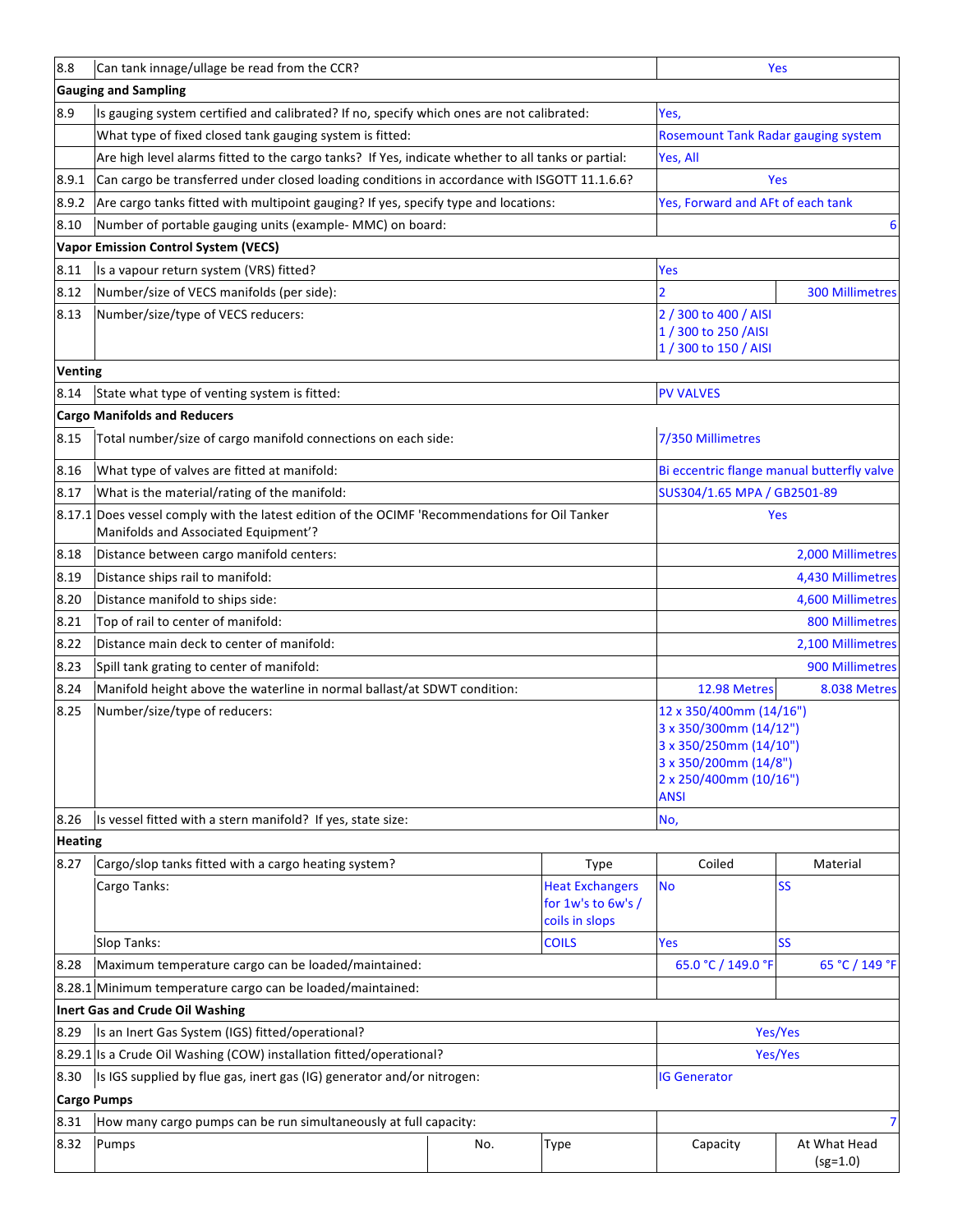|      | Cargo Pumps:                                            | 12 | <b>MARFLEX MDPC-</b> | 550 M3/HR  | 120 Meters       |
|------|---------------------------------------------------------|----|----------------------|------------|------------------|
|      |                                                         | 2  | 200                  | 300 M3/HR  | 120 Meters       |
|      |                                                         |    | <b>MARFLEX</b>       | 70 M3/HR   | 120 Meters       |
|      |                                                         |    | <b>MDPD300</b>       |            | 120 Meters       |
|      |                                                         |    | MDPD-80              |            | 120 Meters       |
|      |                                                         |    |                      |            | 120 Meters       |
|      |                                                         |    |                      |            | 120 Meters       |
|      |                                                         |    |                      |            | <b>60 Meters</b> |
|      | Cargo Eductors:                                         |    | N/A                  |            |                  |
|      | Stripping:                                              |    | N/A                  |            |                  |
| 8.33 | Is at least one emergency portable cargo pump provided? |    |                      | <b>Yes</b> |                  |
|      |                                                         |    |                      |            |                  |
|      |                                                         |    |                      |            |                  |

| 9.  | <b>MOORING</b>                         |                   |                                                                     |                                   |                       |                                                                   |
|-----|----------------------------------------|-------------------|---------------------------------------------------------------------|-----------------------------------|-----------------------|-------------------------------------------------------------------|
| 9.1 | Wires (on drums)                       | No.               | Diameter                                                            | Material                          | Length                | <b>Breaking Strength</b>                                          |
|     | Forecastle:                            |                   |                                                                     | <b>Not Applicable</b>             |                       |                                                                   |
|     | Main deck fwd:                         |                   |                                                                     | <b>Not Applicable</b>             |                       |                                                                   |
|     | Main deck aft:                         |                   |                                                                     | <b>Not Applicable</b>             |                       |                                                                   |
|     | Poop deck:                             |                   |                                                                     | <b>Not Applicable</b>             |                       |                                                                   |
| 9.2 | Wire tails                             | No.               | Diameter                                                            | Material                          | Length                | <b>Breaking Strength</b>                                          |
|     | Forecastle:                            |                   |                                                                     | <b>Not Applicable</b>             |                       |                                                                   |
|     | Main deck fwd:                         |                   |                                                                     | <b>Not Applicable</b>             |                       |                                                                   |
|     | Main deck aft:                         |                   |                                                                     | <b>Not Applicable</b>             |                       |                                                                   |
|     | Poop deck:                             |                   |                                                                     | <b>Not Applicable</b>             |                       |                                                                   |
| 9.3 | Ropes (on drums)                       | No.               | Diameter                                                            | Material                          | Length                | <b>Breaking Strength</b>                                          |
|     | Forecastle:                            | 4                 | <b>48 Millimetres EUROFLEX</b>                                      |                                   |                       | 220 Metres 59.50 Metric Tonnes                                    |
|     | Main deck fwd:                         | $\overline{2}$    | <b>48 Millimetres EUROFLEX</b>                                      |                                   |                       | 220 Metres 59.50 Metric Tonnes                                    |
|     | Main deck aft:                         | $\overline{2}$    | <b>48 Millimetres EUROFLEX</b>                                      |                                   |                       | 220 Metres 62.40 Metric Tonnes                                    |
|     | Poop deck:                             | 4                 | <b>48 Millimetres EUROFLEX</b>                                      |                                   | 220 Metres            | 59.50 Metric<br>Tonnes( 2 Nos)/<br>62.40 Metric<br>Tonnes (2 Nos) |
| 9.4 | Other lines                            | No.               | Diameter                                                            | Material                          | Length                | <b>Breaking Strength</b>                                          |
|     | Forecastle:                            | 3<br>5            | <b>48 Millimeters EUROFLEX</b>                                      | <b>56 Millimetres MARINA MAXI</b> |                       | 220 Metres 58.10 Metric Tonnes<br>220 Metres 62.40 Metric Tonnes  |
|     | Main deck fwd:                         | 3                 |                                                                     | 56 Millimetres HTP/P YARN MIX     |                       | 220 Metres 55.20 Metric Tonnes                                    |
|     | Main deck aft:                         | $\overline{2}$    | <b>48 Millimetres EUROFLEX</b>                                      |                                   |                       | 220 Metres 59.50 Metric Tonnes                                    |
|     | Poop deck:                             | 3<br>$\mathbf{1}$ | <b>56 Millimetres MARINA MAXI</b><br><b>48 Millimetres EUROFLEX</b> |                                   |                       | 220 Metres 58.10 Metric Tonnes<br>220 Metres 59.50 Metric Tonnes  |
| 9.5 | Winches                                | No.               | No. Drums                                                           | <b>Motive Power</b>               | <b>Brake Capacity</b> | Type of Brake                                                     |
|     | Forecastle:                            | $\overline{2}$    | <b>DBL</b>                                                          | <b>Hydraulic</b>                  | <b>Tonnes BAND</b>    | 42.80 Metric SPINDLE BRAKE                                        |
|     | Main deck fwd:                         | $\mathbf{1}$      | <b>DBL</b>                                                          | <b>Hydraulic</b>                  | <b>Tonnes BAND</b>    | 42.80 Metric SPINDLE BRAKE                                        |
|     | Main deck aft:                         | $\mathbf{1}$      | <b>DBL</b>                                                          | <b>Hydraulic</b>                  | <b>Tonnes BAND</b>    | <b>42.80 Metric SPINDLE BRAKE</b>                                 |
|     | Poop deck:                             | 2                 | <b>DBL</b>                                                          | <b>Hydraulic</b>                  | <b>Tonnes BAND</b>    | 42.80 Metric SPINDLE BRAKE                                        |
| 9.6 | Bitts, closed chocks/fairleads         |                   | No. Bitts                                                           | <b>SWL Bitts</b>                  | No. Closed Chocks     | <b>SWL Closed Chocks</b>                                          |
|     | Forecastle:                            |                   | 5                                                                   | <b>64 Metric Tonnes</b>           | 8                     | <b>53 Metric Tonnes</b>                                           |
|     | Main deck fwd:                         |                   | 3                                                                   | <b>64 Metric Tonnes</b>           | 4                     | <b>53 Metric Tonnes</b>                                           |
|     | Main deck aft:                         |                   | 3                                                                   | <b>64 Metric Tonnes</b>           | 4                     | <b>53 Metric Tonnes</b>                                           |
|     | Poop deck:                             |                   | 8                                                                   | <b>64 Metric Tonnes</b>           | 6                     | <b>53 Metric Tonnes</b>                                           |
|     | <b>Anchors/Emergency Towing System</b> |                   |                                                                     |                                   |                       |                                                                   |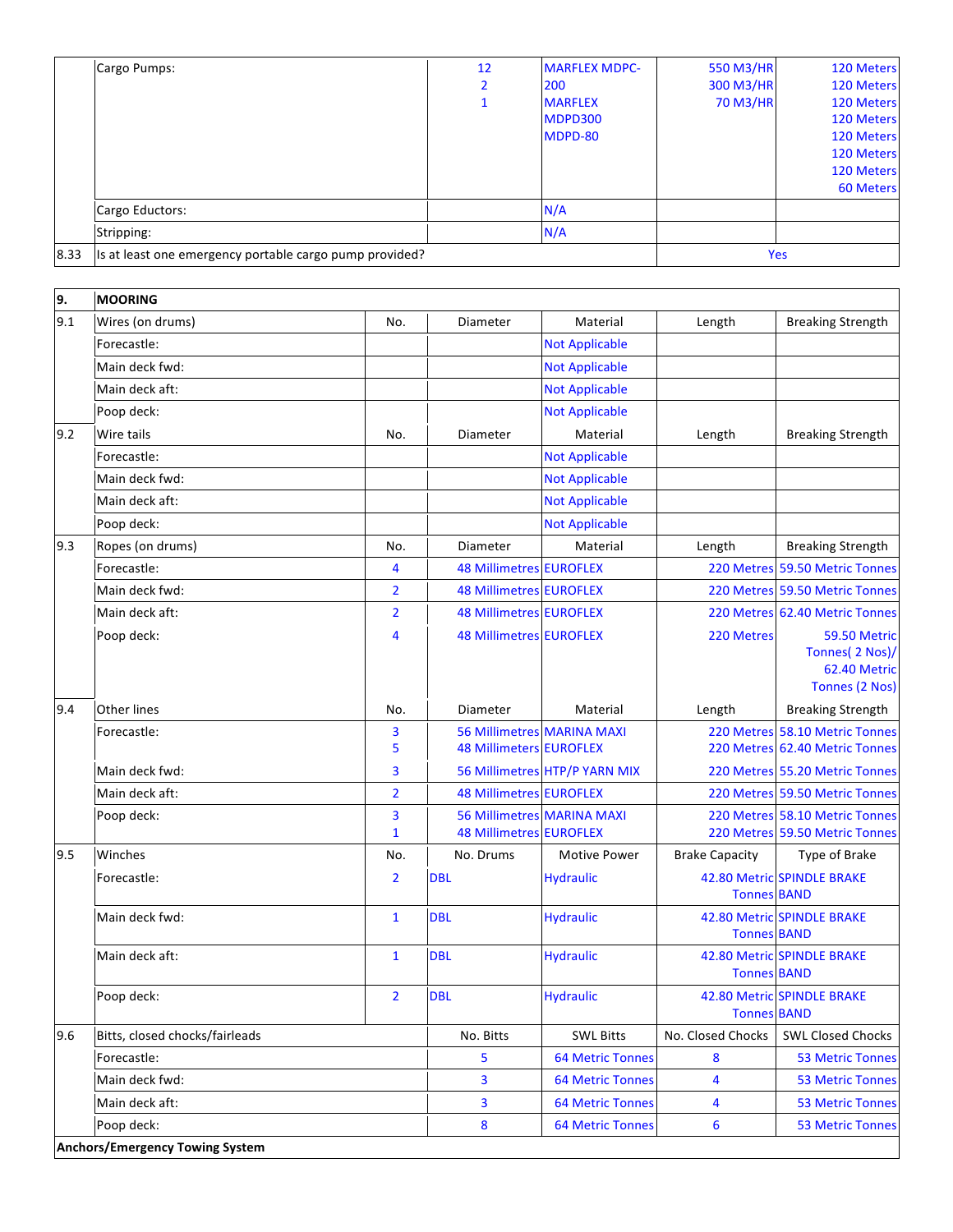| 9.7               | Number of shackles on port/starboard cable:                                                                                                                                                       | 12/12                                                        |                          |
|-------------------|---------------------------------------------------------------------------------------------------------------------------------------------------------------------------------------------------|--------------------------------------------------------------|--------------------------|
| 9.8               | Type/SWL of Emergency Towing system forward:                                                                                                                                                      | <b>TONGUE TYPE</b><br><b>CHAFING CHAIN</b><br><b>STOPPER</b> | <b>200 Metric Tonnes</b> |
| 9.9               | Type/SWL of Emergency Towing system aft:                                                                                                                                                          | <b>ESCORT PULL BACK</b><br><b>200 Metric Tonnes</b>          |                          |
|                   | 9.10.1 What is size of closed chock and/or fairleads of enclosed type on stern                                                                                                                    |                                                              | 600 x 450                |
| <b>Escort Tug</b> |                                                                                                                                                                                                   |                                                              |                          |
|                   | 9.10.2 What is SWL of closed chock and/or fairleads of enclosed type on stern:                                                                                                                    |                                                              | <b>200 Metric Tonnes</b> |
| 9.11              | What is SWL of bollard on poop deck suitable for escort tug:                                                                                                                                      |                                                              | <b>200 Metric Tonnes</b> |
|                   | <b>Lifting Equipment/Gangway</b>                                                                                                                                                                  |                                                              |                          |
| 9.12              | Derrick/Crane description (Number, SWL and location):                                                                                                                                             | Cranes: 1 x 10 Tonnes<br>Center (Midship)                    |                          |
| 9.13              | Accommodation ladder direction:                                                                                                                                                                   | <b>Midship</b>                                               |                          |
|                   | Does vessel have a portable gangway? If yes, state length:                                                                                                                                        | Yes, 15 Metres                                               |                          |
|                   | <b>Single Point Mooring (SPM) Equipment</b>                                                                                                                                                       |                                                              |                          |
| 9.14              | Does the vessel meet the recommendations in the latest edition of OCIMF 'Recommendations for<br>Equipment Employed in the Bow Mooring of Conventional Tankers at Single Point Moorings<br>(SPM)'? | Yes                                                          |                          |
| 9.15              | If fitted, how many chain stoppers:                                                                                                                                                               |                                                              |                          |
| 9.16              | State type/SWL of chain stopper(s):                                                                                                                                                               | <b>TONGUE</b><br><b>200 Metric Tonnes</b>                    |                          |
| 9.17              | What is the maximum size chain diameter the bow stopper(s) can handle:                                                                                                                            | <b>76 Millimetres</b>                                        |                          |
| 9.18              | Distance between the bow fairlead and chain stopper/bracket:                                                                                                                                      | 2.90 Metres                                                  |                          |
| 9.19              | Is bow chock and/or fairlead of enclosed type of OCIMF recommended size<br>(600mm x 450mm)? If not, give details of size:                                                                         | Yes<br><b>Not Applicable</b>                                 |                          |

| 10.              | <b>PROPULSION</b>                                               |                    |                      |                                                                                           |  |
|------------------|-----------------------------------------------------------------|--------------------|----------------------|-------------------------------------------------------------------------------------------|--|
| 10.1             | Speed                                                           |                    | Maximum              | Economical                                                                                |  |
|                  | <b>Ballast speed:</b>                                           |                    |                      | 14.25 Knots (WSNP) 11.00 Knots (WSNP)                                                     |  |
|                  | Laden speed:                                                    | 14.00 Knots (WSNP) | 10.00 Knots (WSNP)   |                                                                                           |  |
| 10.2             | What type of fuel is used for main propulsion/generating plant: |                    | <b>VLSFO / MGO</b>   | <b>VLSFO / MGO</b>                                                                        |  |
| 10.3             | Type/Capacity of bunker tanks:                                  |                    |                      | Fuel Oil: 1,474.928 Cu. Metres<br>Diesel Oil: 0 Cu. Metres<br>Gas Oil: 674.069 Cu. Metres |  |
| 10.4             | Is vessel fitted with fixed or controllable pitch propeller(s): | <b>Fixed</b>       |                      |                                                                                           |  |
| 10.5             | Engines                                                         | <b>No</b>          | Capacity             | Make/Type                                                                                 |  |
|                  | Main engine:                                                    | $\mathbf{1}$       |                      | 9,480 Kilowatt DMD MAN B&W<br>6S50MC-C                                                    |  |
|                  | Aux engine:                                                     | 3                  | 910 Kilowatt MAN B&W | 6L23/30H                                                                                  |  |
|                  | Power packs:                                                    |                    |                      |                                                                                           |  |
|                  | Boilers:                                                        | $\mathbf{1}$       | <b>Tonnes/Hour</b>   | <b>25 Metric AALBORG MISSION</b><br><b>OL</b>                                             |  |
|                  | <b>Bow/Stern Thruster</b>                                       |                    |                      |                                                                                           |  |
| 10.6             | What is brake horse power of bow thruster (if fitted):          | No,                |                      |                                                                                           |  |
| 10.7             | What is brake horse power of stern thruster (if fitted):        |                    |                      | No,                                                                                       |  |
| <b>Emissions</b> |                                                                 |                    |                      |                                                                                           |  |
| 10.8             | Main engine IMO NOx emission standard:                          |                    |                      | <b>Tier I</b>                                                                             |  |
| 10.9             | Energy Efficiency Design Index (EEDI) rating number:            |                    |                      | <b>Not Applicable</b>                                                                     |  |

| 11. | <b>SHIP TO SHIP TRANSFER</b>                                                                       |  |  |  |
|-----|----------------------------------------------------------------------------------------------------|--|--|--|
|     | [11.1   Does vessel comply with recommendations contained in OCIMF/ICS Ship To Ship Transfer Guide |  |  |  |
|     | (Petroleum, Chemicals or Liquified Gas, as applicable)?                                            |  |  |  |